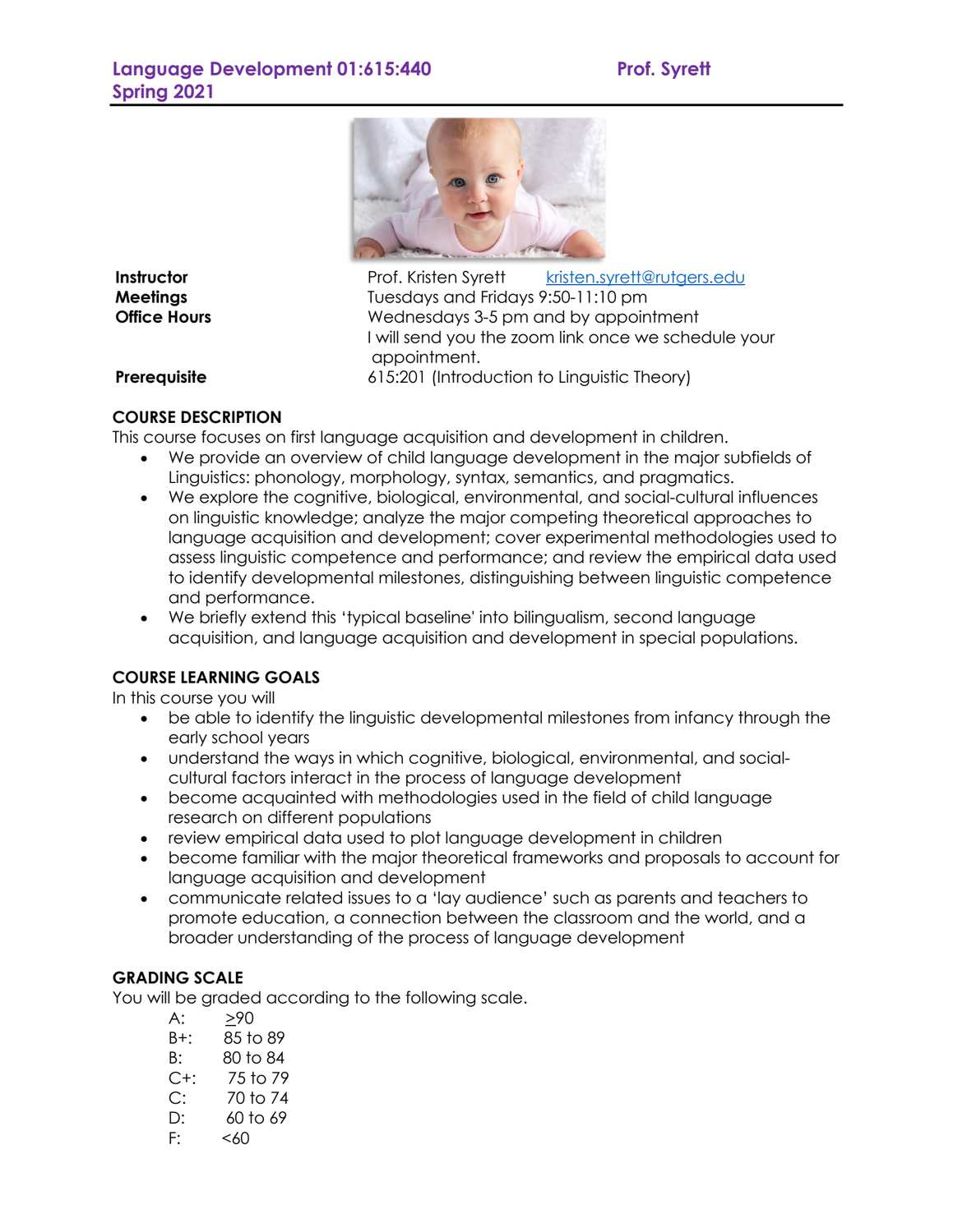I will issue Warning grades for students who appear to be struggling with attendance, participation, and/or academic performance.

#### **ASSESSMENT COMPONENTS**

- You will be assessed according to four main components, which figure into your course grade.
- While I want to challenge you, I also value being fair, and generous in assessing student effort.
- I will not debate grades once assigned. Office hours are not for that purpose.

#### **1. Attendance and participation 10%**

• You must attend every class, and actively participate. Please see the rubric in Canvas. Our class will be much more lively and enjoyable, and you will learn a LOT more if you ask questions, contribute to discussions, and support each other!

### **2. Weekly discussion posts 20%**

- Each week, you are required to participate in the designated discussion on our course website. The format of these posts may vary from week to week; instructions will accompany individual discussion.
- Discussion posts are due no later than Sunday at 10 pm. No exceptions! Posts must be substantive, be at least one paragraph in length, and follow the instructions. You may start your own thread or add to another.
- There will be 12 discussion posts; the lowest two will be dropped.

### **3. Group projects (n=2) 40%**

- There will be **two group projects** weighted equally. I will assign groups of 5 or fewer.
- The purpose of these projects is to help you to learn how to communicate what you've learned in class to "laypeople" outside of class in a clear and engaging way, and to make connections between the course content and the people and world around you. I will provide you with instructions for each.
- Grades will be assigned individually. You will indicate to me what you think your grade and the grade of your group members will be based on your respective contributions, and I will take this into account.
- Components for the group projects (20% each project)
- 1. Topic, outline, proposed format 5%
- 2. List of 5 annotated references (APA format) 5%
- 3. Rough draft 5%
- 4. Final project 5%

### **4. Final exam (cumulative) 30%**

#### **READINGS**

- All readings can be found in the designated Canvas modules. These have been carefully chosen across various textbooks and language acquisition/development resources, listed below.
	- o Clark, Eve. (2018). *First language acquisition*, 3rd Edition. Cambridge: Cambridge University Press. (CLA)
	- o Golinkoff, Roberta, & Hirsh-Pasek, Kathy. *How babies talk*. Plume. (GOL-HP)
	- o Guasti, Maria Teresa. *Language acquisition*. Cambridge: MIT Press. (GUA)
	- o Hoff, Erika. (2014). *Language development*. Belmont, CA: Wadsworth Cengage Learning. (HOFF)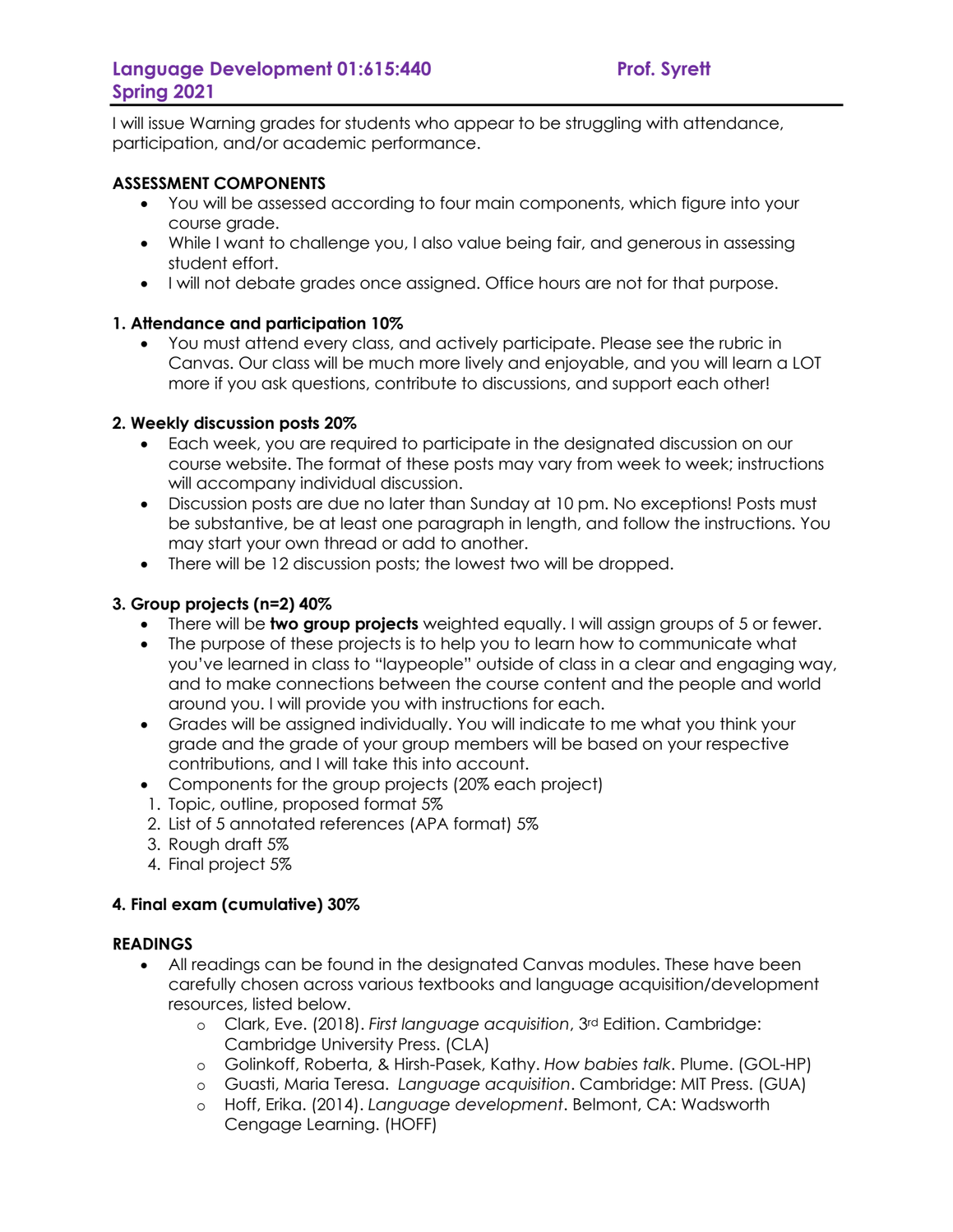- o Jusczyk Peter. (2000). *The discovery of spoken language*. Cambridge: MIT Press. (JUS)
- o Saxton, Matthew. (2017). *Child language*. London: Sage. (SAX)
- o Tomasello, Michael, & Akhtar, Nameera. (2000). Five questions for any theory of word learning. In Marc Marschark (Ed.), *Becoming a word learner* (pp. 179- 186). Oxford: Oxford University Press. (TOM-AKH)
- o Woodward, Amanda. (2000). Constraining the problem space in early word learning. In Marc Marschark (Ed.), *Becoming a word learner* (pp. 81-114). Oxford: Oxford University Press. (WOOD)

### **CLASS PROTOCOLS**

### **Academic Integrity**

- You are expected to know and follow the Rutgers University policy on Academic Integrity:
- http://academicintegrity.rutgers.edu/integrity.shtml
- Cheating, plagiarizing, presenting someone else's work as your own, and not properly acknowledging another student's contribution **will not be tolerated**. All instances of plagiarism will be reported to the Office of Student Judicial Affairs. Making available notes or other materials from this course, especially in return for compensation, is also discouraged.

### **Attendance and Absences**

- You are expected to attend and participate in every class and actively participate. If you anticipate that you will be absent for a class whatever reason, you must notify me in writing via email as soon as possible AND report your absence here:
- https://sims.rutgers.edu/ssra/ (Links to an external site.)
- (Links to an external site.)Not every reported absence is excused. You will still be responsible for the readings for that day, and you should coordinate with a classmate to cover the material covered in that class.
- Students who miss more than an occasional class (for whatever reason, excused or otherwise) should consult with the Dean of Students. It will be extremely difficult to perform successfully in the class if you miss multiple classes. Your groups also depend on you for the group activities. University policy excuses absences due to religious observance or participation in Rutgers-approved activities, and permits students to make up work missed for these circumstances. If this applies to you, please let me know at least a week in advance.

### **Civility and Professionalism**

In this class, we will be supportive of each other. All course participants will be guided by professionalism, civility, and inclusion. We will welcome diverse opinions, backgrounds, and perspectives. We will reflect respect for each other in our classroom discussions and in any online correspondence.

### **Disability Services and Support**

I am very happy to accommodate students who have a documented disability and a letter of accommodation. Please provide this to me at the start of the semester. You are responsible for coordinating taking your exam with the Office of Disability Services well in advance of the designated exam date (see course schedule). Find our more here: https://ods.rutgers.edu/my-accommodations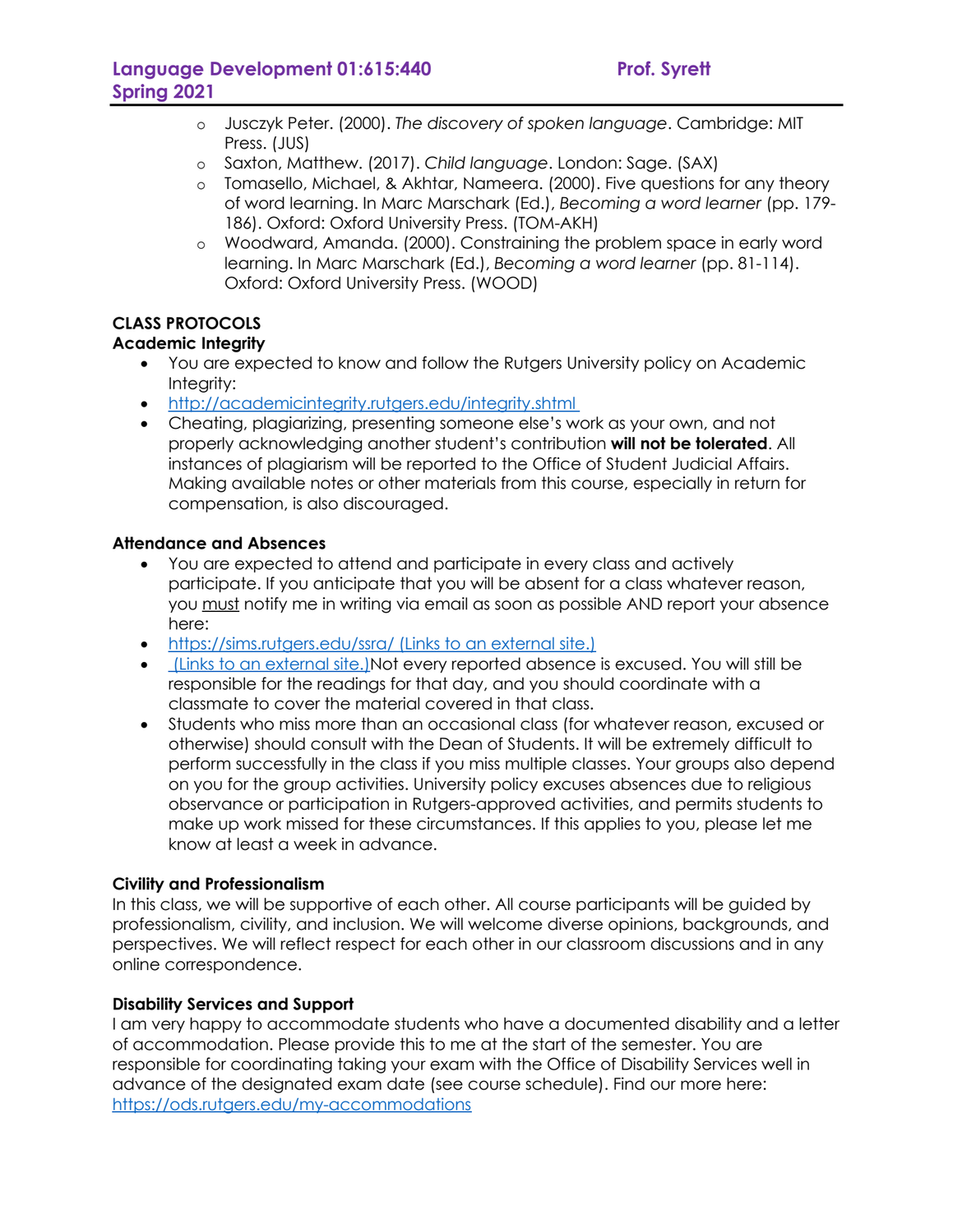## **Language Development 01:615:440 Prof. Syrett Spring 2021**

#### **Extra Credit**

- Some faculty and graduate students in the Department of Linguistics (including me and my students) do experimental research on language. Some of this research is on child language and language acquisition and development, so it is directly relevant to the content of this course. You have the opportunity to raise your final grade by up to 2 % points through participation in a Linguistics experiment. You will get 1 point of credit for every half hour of experimental participation. Experiments are offered through the Linguistics department experiment management system (sona) here: http://rutgerslinguistics.sona-systems.com/
- Towards the beginning of the semester, your name and email will be added to the experiment system. You will be issued an anonymous id to participate in experiments through this system. Once Linguistics experiments are posted, you can sign up online.
- Any student enrolled in a Linguistics undergraduate course is eligible to participate in Linguistics experiments, regardless of gender, race, ethnicity, language status, or impairments, disorders, or disabilities. You cannot be denied participation for any of these reasons. If you are taking multiple Linguistics courses that allow for experimental participation to count towards extra credit, you are responsible for making sure you have assigned the credit correctly through the experiment system online.

#### **Office hours**

- Office hours are there for you! Please do not hesitate to set up an appointment with me to talk during office hours. Use this time to go over the material, talk about grad school plans, help organize your notes, figure out effective study strategies, or whatever would support you.
- Appointments can be one-on-one or in small groups.
- This is also a good time for us to get to know each other, and for me to learn more about your style of communication (which may help when I am reading your writing), or your career plans (which may help if you ask me for a reference letter later on!).

### **Other Rutgers Resources**

Academic Calendar https://scheduling.rutgers.edu/scheduling/academic-calendar (Links to an external site.)

Counseling, Alcohol and Other Drug Assistance Program & Psychiatric Services (CAPS) http://health.rutgers.edu/medical-counseling-services/counseling/ (Links to an external site.)

Office for Violence Prevention and Victim Assistance www.vpva.rutgers.edu/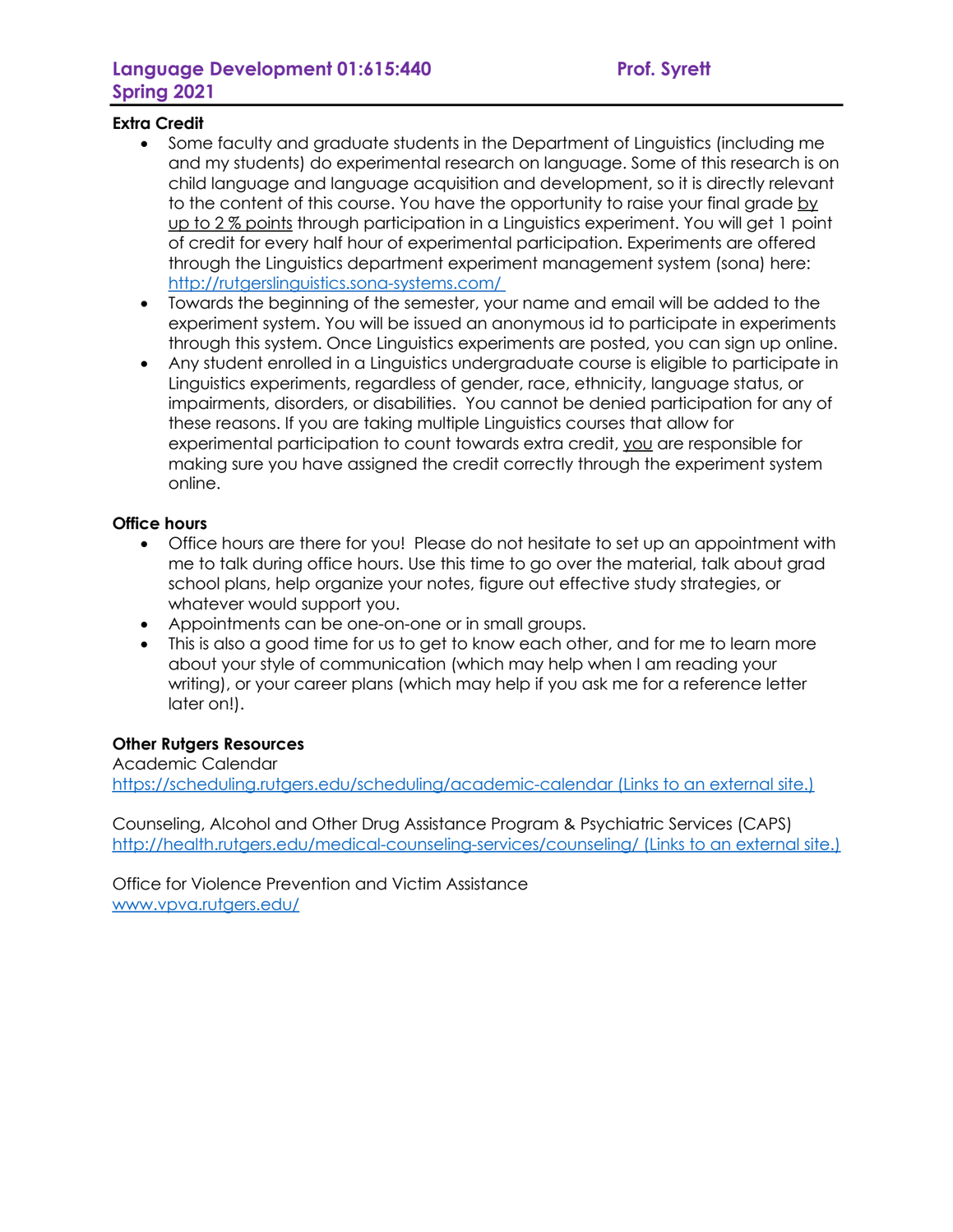# **Language Development 01:615:440 Prof. Syrett Spring 2021**

| <b>Date</b>      | <b>Topic</b> |                                                                                                      | <b>Readings / Assignment</b>                                                            |
|------------------|--------------|------------------------------------------------------------------------------------------------------|-----------------------------------------------------------------------------------------|
| <b>Tues 1/19</b> |              | Introduction                                                                                         | after class: SAX ch1, CLA ch 1                                                          |
| Fri 1/22         | 2.1          | <b>Developmental Milestones</b>                                                                      | GUA ch 2 pp. 47-53<br>HOFF ch 1 pg. 20                                                  |
| <b>Tues 1/26</b> | 2.2          | <b>Developmental Milestones</b>                                                                      | GOL-HP ch 2-8<br>JUS pp. 174-185                                                        |
| Fri 1/29         | 3.1          | Theories of Language Acquisition<br>and Development                                                  | <b>TOM-AKH</b><br>HOFF pp. 20-21<br>GUA ch 1 pp. 8-19<br>SAX ch 10                      |
| Tues $2/2$       |              | <b>No class</b>                                                                                      |                                                                                         |
| Fri $2/5$        | 3.2          | Theories of Language Acquisition<br>and Development                                                  | JUS ch 2 pp. 17-27                                                                      |
| Tues $2/9$       | 4.1          | Methods of Studying LA and LD                                                                        | GUA ch 2 pp. 24-28<br>HOFF ch 1 pp. 21-26<br>HOFF ch 3 pp. 74-89<br><b>JUS appendix</b> |
| Fri $2/12$       | 4.2          | Methods of Studying LA and LD                                                                        |                                                                                         |
| <b>Tues 2/16</b> | 5.1          | The Role of the Adult                                                                                | GOL-HP pp. 25-37<br>HOFF ch 3 pp. 97-106                                                |
| Fri 2/19         | 5.2          | The Role of the Adult                                                                                |                                                                                         |
|                  |              | In-class work on Project #1<br>(convene for class then split into<br>breakout groups to get started) |                                                                                         |
| <b>Tues 2/23</b> | 6.1          | Acquisition of Phonology                                                                             | HOFF ch 4<br>GOL-HP pp. 23-25<br>GUA ch 2                                               |
| Fri $2/26$       | 6.2          | Acquisition of Phonology                                                                             | CLA ch 14<br>JUS ch 4 pp. 48-58                                                         |
|                  |              |                                                                                                      | Project $#1$ (a) due                                                                    |
| Tues $3/2$       | 7.1          | Acquisition of Morphology                                                                            | CLA ch 8<br>HOFF ch 6 pp. 170-184                                                       |
|                  |              |                                                                                                      | Project $#1$ (b) due                                                                    |
| Fri 3/5          | 7.2          | Acquisition of Morphology                                                                            |                                                                                         |
| Tues $3/9$       |              | In-class work on Project #1                                                                          | Project $#1$ (c) due<br>Project #1 FINAL (d)                                            |
|                  |              | (convene as class, then split into<br>breakout groups to finalize project)                           | due by 10 pm                                                                            |
| Fri $3/12$       |              | <b>Group Project #1 Showcase</b>                                                                     |                                                                                         |
|                  |              | <b>Rutgers Spring Break!</b>                                                                         |                                                                                         |
|                  |              |                                                                                                      |                                                                                         |